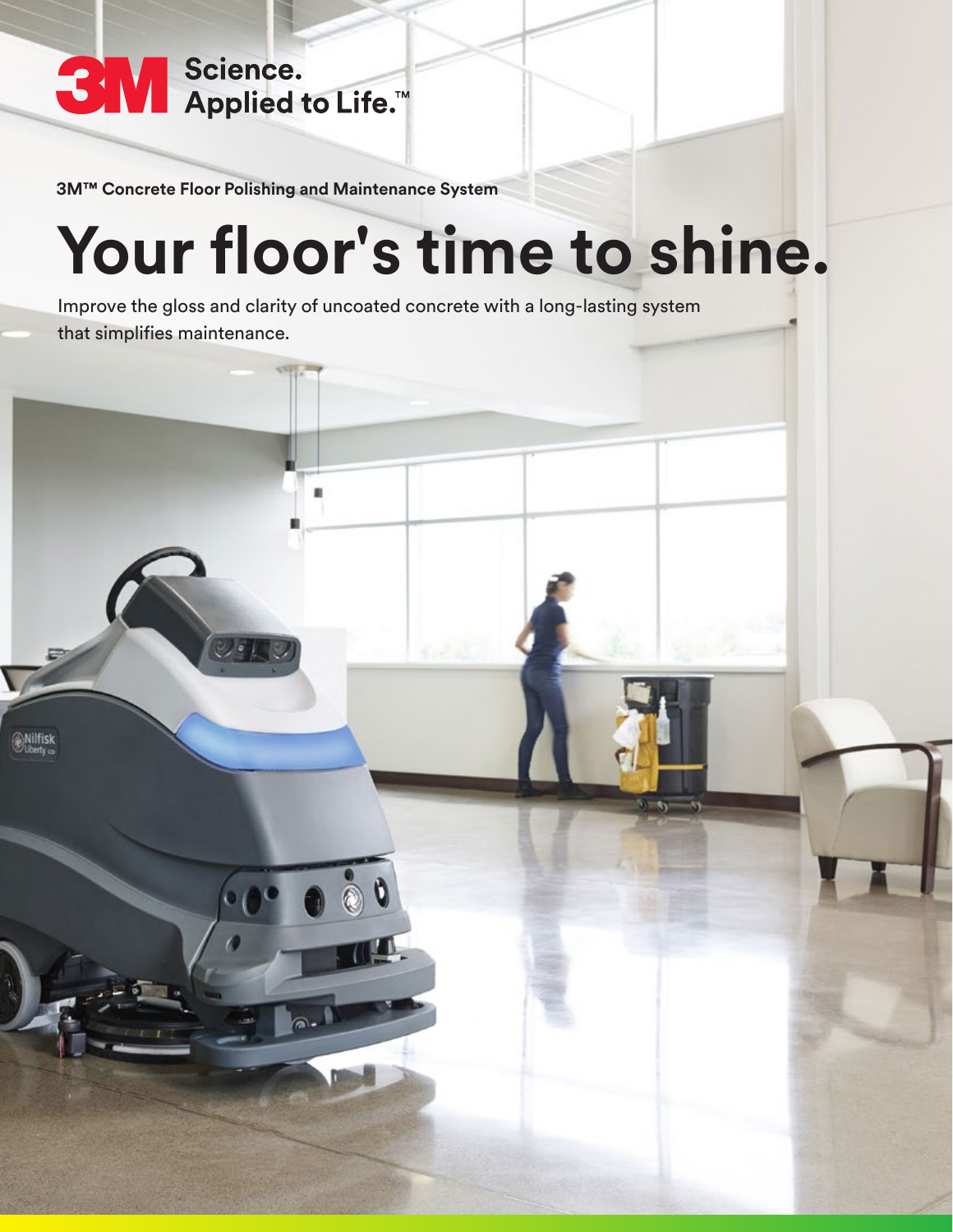## **A better solution for uncoated concrete floors.**

You can finally let your concrete floors shine. The 3M™ Concrete Floor Polishing and Maintenance System effectively cleans, polishes and maintains uncoated concrete floors. It doesn't rely on coatings, so it's better for your customers and the environment. The system may reduce the need for major restoration work, so you can improve the gloss and DOI of your floors with less time and effort.

#### **Long-lasting polishing power.** Scotch-Brite™ Diamond Floor Brush

3M's proprietary floor bristle brush uses flexible bristles that conform to uneven floors or floor irregularities, including low spots in floors.

- Simplifies maintenance by providing both cleaning and gloss recovery in one step
- Easy to install and replace on standard floor equipment
- No assembly or presoaking required
- No sharp blades to worry about
- Significantly longer life and durability\* compared with diamond floor pads
- Diamond Floor Brush 1000 is for dull floors where a low to medium gloss/DOI is desired; Diamond Brush 3000 is for polished floors where a medium to high gloss/DOI is desired
- Longer brush life means less waste in landfills compared with floor pads

#### **Maximum appearance.** 3M™ Concrete Floor Cleaner & Densifier

Choose a daily floor cleaner concentrate with excellent cleaning ability and a densifier to provide improved shine and durability on uncoated concrete.



• Works in tandem with the Scotch-Brite™ Diamond Floor Brush to maximize floor appearance

See how you can maintain and improve the appearance of your floors with less work and a lower budget. **Visit 3m.com/floorcare to schedule your demo.** 

\*Depending on floor and usage conditions, the brush may last 18 times longer.





#### **Ordering Information**

| Scotch-Brite™ Diamond Floor Brush 1000             |                |                  |                    |  |
|----------------------------------------------------|----------------|------------------|--------------------|--|
| <b>Size</b>                                        | Case Qty.      | <b>Stock No.</b> | Product No.        |  |
| 13" diameter                                       | $\mathbf{2}$   | 75040074041      | 7100231744         |  |
| 14" diameter                                       | $\overline{c}$ | 70001206203      | 7100263450         |  |
| 15" diameter                                       | $\overline{c}$ | 70001206245      | 7100262394         |  |
| 16" diameter                                       | $\overline{c}$ | 75040058440      | 7100231003         |  |
| 17" diameter                                       | $\mathfrak{D}$ | 70001206211      | 7100262369         |  |
| 18" diameter                                       | $\overline{2}$ | 75040058457      | 7100228140         |  |
| 19" diameter                                       | $\overline{2}$ | 70001206229      | 7100262368         |  |
| 20" diameter                                       | $\overline{2}$ | 75040058465      | 7100228139         |  |
| Scotch-Brite™ Diamond Floor Brush 3000             |                |                  |                    |  |
| <b>Size</b>                                        | Case Qty.      | <b>Stock No.</b> | Product No.        |  |
| 13" diameter                                       | $\overline{c}$ | 75040074058      | 7100231815         |  |
| 14" diameter                                       | $\overline{c}$ | 70001206161      | 7100263451         |  |
| 15" diameter                                       | $\overline{c}$ | 70001206237      | 7100262395         |  |
| 16" diameter                                       | $\overline{2}$ | 75040055131      | 7100230591         |  |
| 17" diameter                                       | $\overline{2}$ | 70001206187      | 7100262371         |  |
| 18" diameter                                       | $\mathcal{P}$  | 75040055123      | 7100229251         |  |
| 19" diameter                                       | $\overline{c}$ | 70001206195      | 7100262370         |  |
| 20" diameter                                       | $\overline{c}$ | 75040055115      | 7100230067         |  |
| 3M™ Concrete Floor Cleaner & Densifier Concentrate |                |                  |                    |  |
| <b>Size</b>                                        | Case Qty.      | <b>Stock No.</b> | <b>Product No.</b> |  |
| 36A .5 gallon                                      | $\overline{4}$ | 70001206542      | 7100269866         |  |
| Bulk 1 gallon                                      | $\overline{4}$ | 70001206534      | 7100269865         |  |

**Commercial Solutions Division** 3M Center, Building 220-12E-04 St. Paul, MN 55144-1000